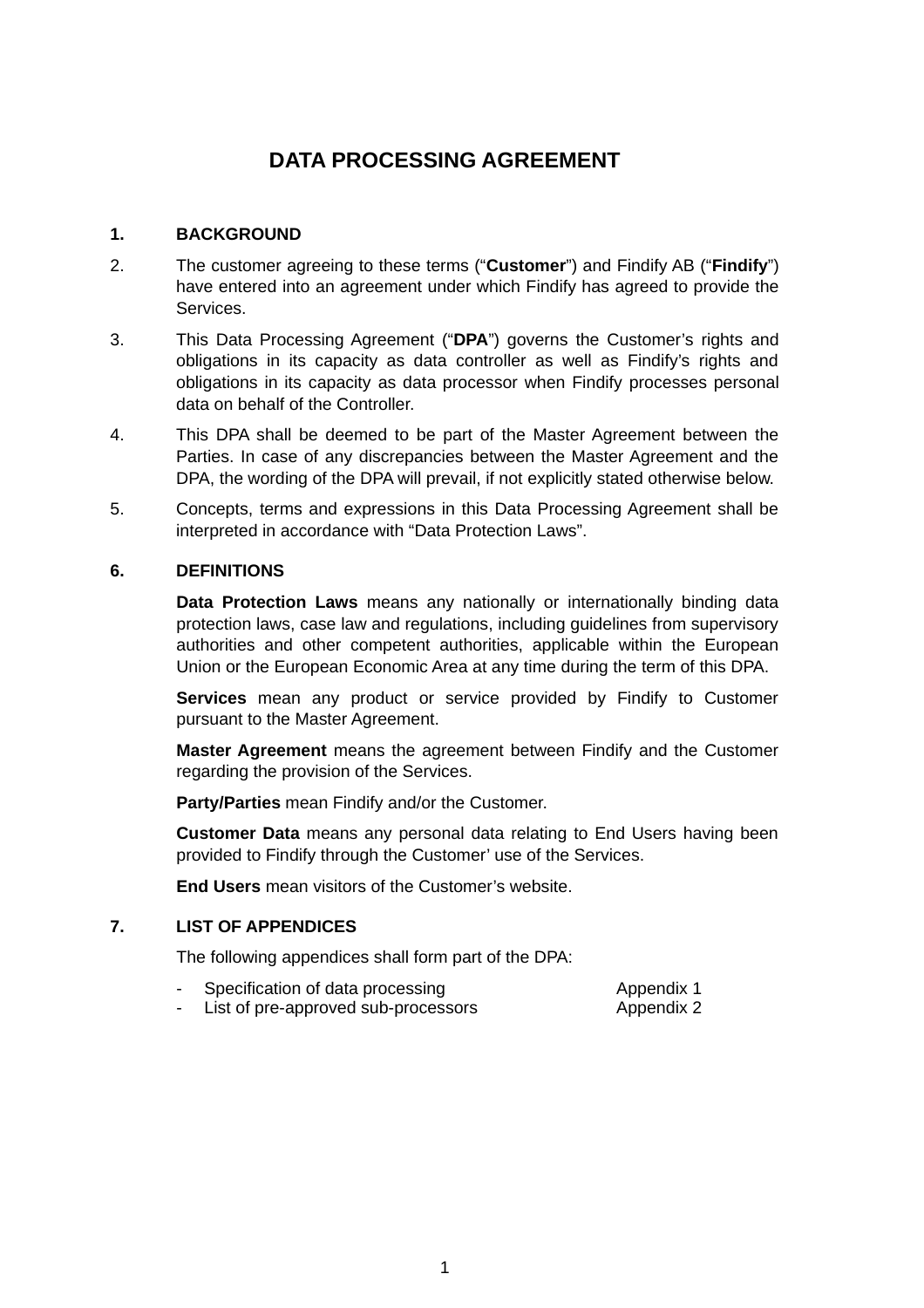## **8. PROCESSING OF PERSONAL DATA**

Findify

- 9. Findify undertakes to only process personal data in accordance with the Customer's lawful written instructions, unless processing is required by Data Protection Laws. The Customer's complete instructions to Findify are set out in the Master Agreement and this DPA (Appendix 1) and any amendments to these instructions shall require prior written agreement.
- 10. Findify shall immediately inform the Customer if the Processor does not have an instruction for how to process personal data in a particular situation or if an instruction provided under this DPA infringes Data Protection Laws.

#### The Customer

11. The Customer undertakes to ensure that its processing of personal data, as well as its instructions to Findify, are carried out and made in accordance with Data Protection Laws. Moreover, it agrees to ensure that it has provided notice and obtained all consents and rights necessary for Findify to process Customer Data and provide the Services pursuant to the Master Agreement and this DPA.

## **12. DISCLOSURE OF PERSONAL DATA**

- 13. Findify undertakes not to disclose or otherwise make personal data processed under this DPA available to any third party without the Customer's prior written consent, with the exception of sub-processors that have been approved in stipulated in Section [15,](#page-1-0) unless otherwise provided by Swedish or European law, judicial- or administrative decisions.
- 14. With exception to Findify's services which are aimed at assisting End Users to exercise their rights of access, dataportability and erasure, if data subjects, competent authorities or any other third parties request information from Findify regarding the processing of personal data covered by this DPA, Findify shall refer such request to the Customer. Findify may not in any way act on behalf of or as a representative of the Customer and may not, without prior instructions from the Customer, transfer or in any other way disclose personal data or any other information relating to the processing of personal data to any third party. In the event that Findify, according to Data Protection Laws or other applicable Swedish or European laws and regulations, is required to disclose personal data that Findify processes on behalf of the Customer, Findify shall be obliged to inform the Controller thereof immediately and request confidentiality in conjunction with the disclosure of requested information.

## <span id="page-1-0"></span>**15. SUB-PROCESSORS AND TRANSFERS OF PERSONAL DATA TO THIRD COUNTRIES**

16. The Customer approves that Findify may engage sub-processors within and outside the EU / EEA and may transfer personal data outside the EU / EEA. Findify shall ensure that sub-processors are bound by written agreements which impose on them corresponding data processing obligations as the obligations under this DPA in respect of data protection. Appendix 2 contains a list of sub-processors that from the date of entry into force of this DPA have been pre-approved.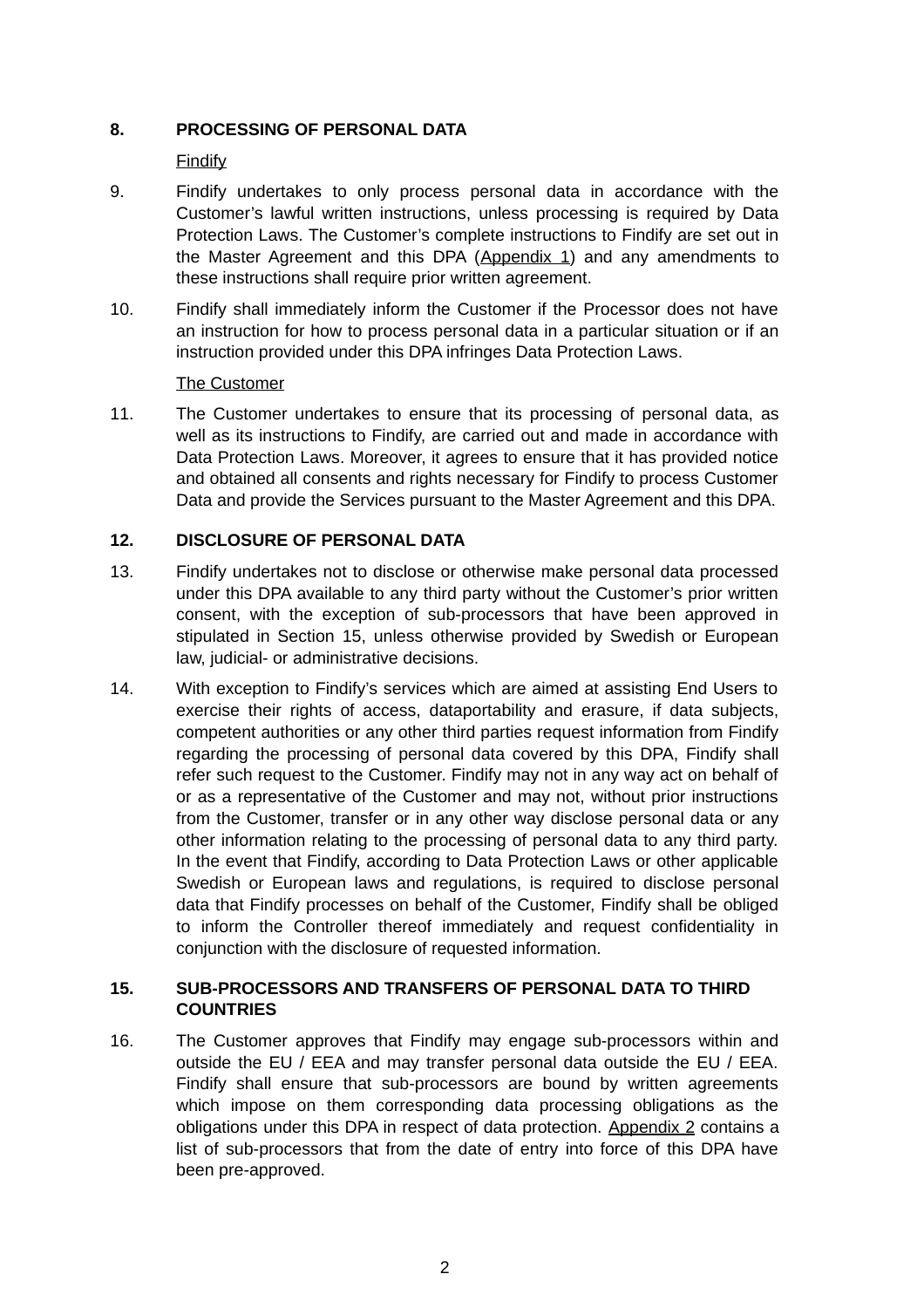- 17. Findify shall inform the Customer of any new sub-processors and give the Customer the opportunity to object to such changes. Such objections by the Customer shall be based on grounds relating to data protection and be made in writing within five (5) calendar days from receipt of the information. Findify shall upon request provide the Customer with all information that the Customer may reasonably request to assess whether the appointment of the proposed subprocessor complies with the Customers' obligations under this DPA and Applicable Data Protection Legislation. If Findify despite the Customer's objection wishes to hire the proposed sub-processor, Findify is entitled to terminate this DPA at no extra cost. If the objection is not justified, the Customer is not entitled to terminate this DPA.
- 18. The Customer acknowledges and accepts that Findify will inform the Customer of new sub-processors by updating the list of sub-processors at https://findify.io/compliance/subprocessors/.
- 19. If personal data is transferred to or made available from outside EU / EEA, Findify shall ensure that the transfer is subject to an appropriate safeguard under Data Protection Legislation, such as standard data protection clauses adopted by the Commission. Controller hereby authorizes Processor to enter into such standard data protection clauses with sub-processors on behalf of Controller.

## **20. DATA PROTECTION AND CONFIDENTIALITY**

- <span id="page-2-0"></span>21. Findify is obliged to fulfill its legal obligations regarding data protection under Applicable Data Protection Legislation and shall in all cases take appropriate technical and organizational measures to protect the personal data being processed.
- 22. Findify shall ensure that only such personnel who directly need access to personal data in order to fulfill Findify's obligations under this DPA has access to such data. Findify shall ensure that such personnel are subject to appropriate means of confidentiality.
- 23. Findify will make available information on the security measures taken pursuant to clause [21](#page-2-0) at https://findify.io/compliance/security/. The Customer must review and the information and decide whether or not the security measures are appropriate in relation to the Customer's instruction to Findify.

## **24. DATA SUBJECTS RIGHTS**

Findify shall, insofar as it is possible, through technical and organizational measures assist the Customer in fulfilling its legal obligations in relation to the data subjects according to Data Protection Laws.

## **25. DATA BREACH NOTIFICATIONS**

- 26. Findify shall inform the Customer without undue delay after becoming aware of any personal data breach.
- 27. Findify shall assist the Customer with any information reasonably required to fulfill the Customer's data breach notification requirements under Data Protection Laws.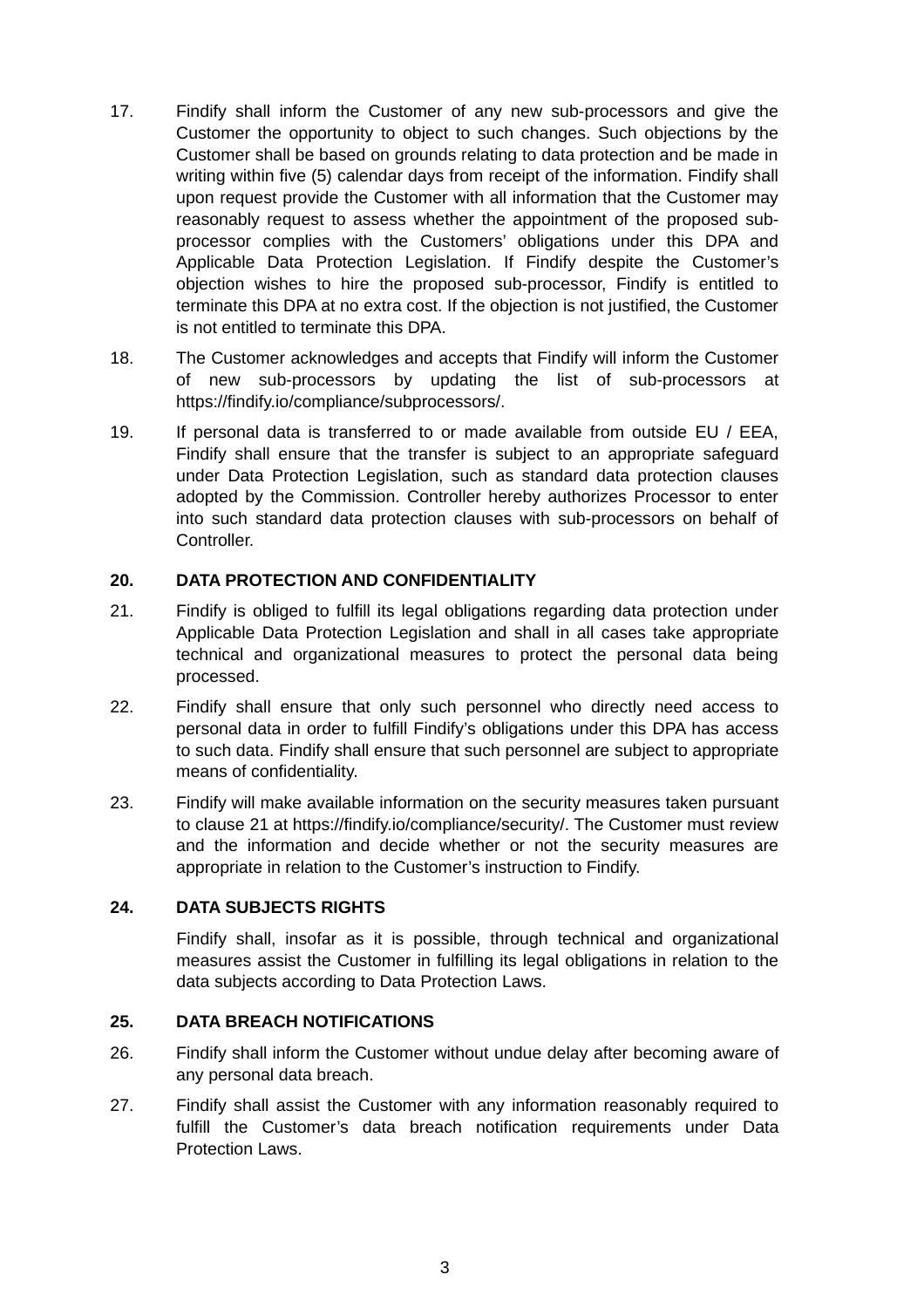## **28. DATA PROTECTION IMPACT ASSESSMENT**

Findify shall, with the nature of the processing and the information available to the processor taken into account, assist the Customer in fulfilling its obligation to, when applicable, carry out data protection impact assessments and prior consultation.

## **29. AUDIT RIGHTS**

- 30. Findify shall on request make available to the Customer all such information as reasonably necessary to demonstrate compliance with the obligations laid down in this DPA and the Data Protection Laws and allow for and contribute to audits, including inspections (however subject to Section [31](#page-3-1) below), conducted by the Customer or an independent third party auditor mandated by the Customer for the purpose of verifying Findify's compliance with this DPA. Any inspections conducted shall be at the Customer's expense. The Customer shall treat all information obtained or received from Findify confidentially. If an independent third party auditor is selected by the Customer, said auditor shall be obliged to sign a non-disclosure agreement with Findify, and may only pass on its conclusions to the Customer.
- <span id="page-3-1"></span>31. To the extent Findify can document Findify's and any Sub-processor's compliance with the obligations laid down in this DPA and the Data Protection Laws by providing a report from an external and independent generally recognized auditor under any generally recognized audit standard, the Customer shall not have the right to conduct any inspection on Findify's or its Sub-processors facilities.

## **32. TERM OF AGREEMENT**

The provisions in this DPA shall apply as long as Findify processes personal data for which the Customer is data controller.

## **33. MEASURES UPON COMPLETION OF PROCESSING OF PERSONAL DATA**

- <span id="page-3-0"></span>34. Findify shall, upon expiration of this DPA and at the choice of the Customer, delete or return all personal data to the Customer within 30 days and ensure that any sub-processor do the same, unless Swedish or European law requires the Processor to store the personal data.
- 35. Findify shall upon request by the Customer provide a written notice of the measures taken regarding the personal data upon completion of the processing as set out in clause [34](#page-3-0) above.

## **36. PROCESSING OF PERSONAL DATA ABOUT EMPLOYEES OF THE CUSTOMER**

The Customer shall ensure that Findify is entitled to process contact details and other relevant personal data about the Customer's employees, contractors and other representatives if and to the extent needed to facilitate contact and the performance of this DPA and the Services. The data subjects' rights in relation to Findify's processing of their personal data are set forth in the Findify's privacy policy that can be accessed on https://findify.io/privacy-policy/.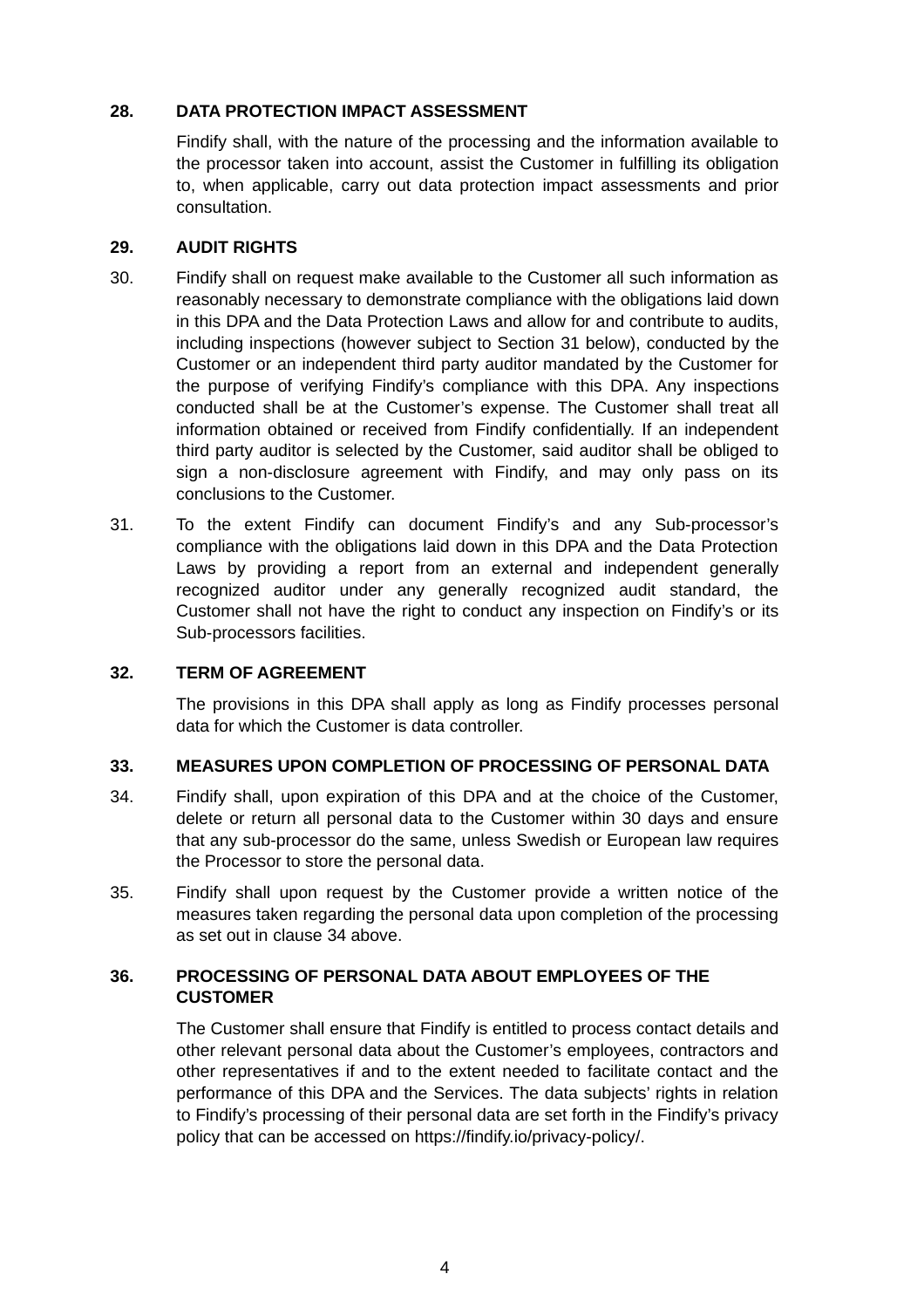## **37. AMENDMENTS**

Findify has the right to unilaterally make amendments to the contents of this DPA in so far as it is necessary to fulfill Data Protection Laws. Such amendments of this DPA shall enter into force at the latest thirty (30) days after Findify communicated the amendments to the Customer. Other amendments to this DPA shall, in order to be valid, be agreed in writing.

## **38. LIABILITY**

39. The limitations of liability set out in the Master Agreement shall apply to Findify's liability under this DPA as if set out herein.

## **40. GOVERNING LAW AND SETTLEMENT OF DISPUTES**

- 41. This DPA shall be governed by and construed in accordance with Swedish law.
- 42. Any dispute, controversy or claim arising out of or in connection with this DPA, or the breach, termination or invalidity thereof, shall be finally settled in accordance with the dispute resolution provision in the Master Agreement.

 $\frac{1}{2}$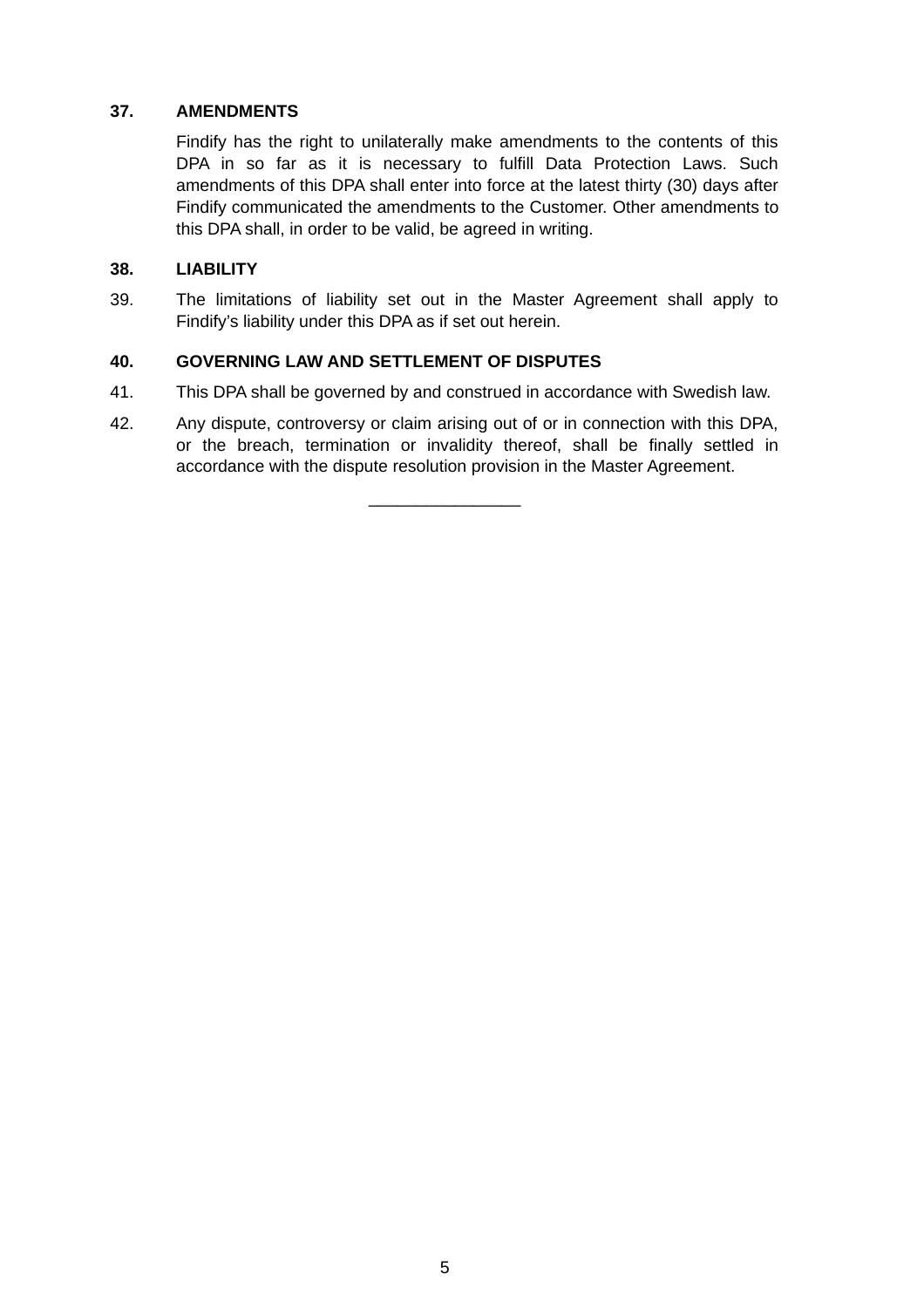## **Appendix 1**

## **SPECIFICATION OF DATA PROCESSING**

#### **1. CONTACT DETAILS**

| Name and registration number | Findify AB (corp. reg. no. 556977-<br>1073) |
|------------------------------|---------------------------------------------|
| Contact                      | privacy@findify.io                          |

#### **43. INSTRUCTIONS**

## **43.1 Short description of the service and the purposes of the processing**

Findify provides services such as real-time personalized search, recommendations and collections for online stores.

## **43.2 Purposes of the processing**

Findify will process Customer Data in the provision of the Services governed by the Master Agreement and this DPA.

## **43.3 Categories of data subjects**

End Users

## **43.4 Categories of data**

Browser Language, Browser Name, Browser Version, Cookies, Device, Hashed IP address, IP address, Location data, Operating System, Page Referrer, Page URL, Platform, User Agent

## **43.5 Location of processing operations**

Sweden